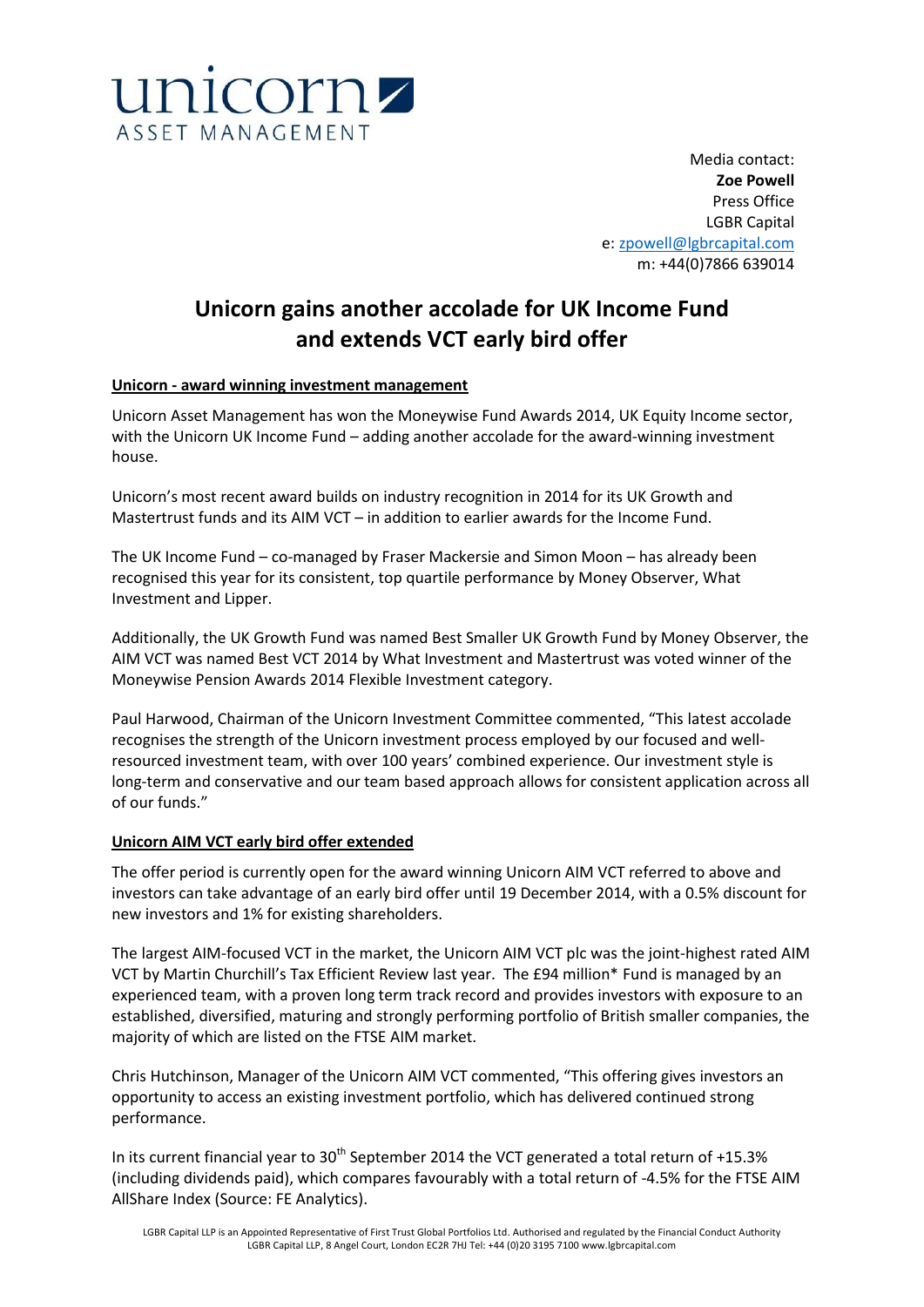"The NAV has increased healthily in recent months and as at 30 September 2014 was 143.7 pence per share (129.8 pence per share as at 30 September 2013). In addition, a dividend of 6 pence per share was paid to shareholders in January 2014.

"Since launch in 2001 the Unicorn AIM VCT has paid total dividends to investors of almost £35m and has also built up substantial reserves, which are available for future dividend distribution."

The closing date for applications for the 2014/15 tax year is 12 noon on 1 April 2015 and for the 2015/16 tax year is 12 noon on 30 June 2015.

#### \*As at 30 September 2014

**This press release does not constitute investment, legal, tax or other advice nor is it to be relied on in making an investment or other decision. This press release is not a solicitation, offer or recommendation to acquire or dispose of any investment or to engage in any other transaction. Unicorn Asset Management Ltd is authorised and regulated by the Financial Conduct Authority.**

## **NOTES TO EDITORS:**

## **Moneywise Award methodology**

To make this latest award to the Unicorn UK Income Fund, Moneywise took the top 20 funds in each sector over three years and then aggregated their performance over three, five and, where possible, seven year (bid to bid, net income reinvested). These funds were then filtered to remove those that hadn't performed consistently or were deemed to be too risky. Fund charges were taken into account to assess value for money and soft-closed funds were excluded. Data was supplied by Moneywise using FE Trustnet figures.

## **Unicorn Asset Management**

Unicorn Asset Management was established in 2000 and is an independently owned and managed company. It specialises in investing in UK small and mid-cap companies, AIM and fledgling markets.

Unicorn operates a team based approach to investment management and its experienced, committed and well-resourced investment team has almost 100 years' of combined experience. Unicorn is focused on being the 'best not the biggest' and its funds aim to deliver long term outperformance. Unlike many investment firms, Unicorn is majority owned by its directors and managers, providing further incentive to help ensure that the funds deliver consistently strong performance.

Unicorn currently manages nearly £900 million across a range of funds designed to satisfy a variety of investor requirements, including UK Income, UK Growth, UK Smaller Companies, an investment trust and an AIM focused VCT.

# **Unicorn AIM VCT**

Unicorn AIM VCT was launched in 2001. It is one of the largest VCTs in the market and also has one of the best performance track records amongst AIM-focused VCTs. In addition, Unicorn AIM VCT has a long established track record of making attractive, annual dividend payments.

Chris Hutchinson has been lead manager of Unicorn AIM VCT since 2005. The VCT is highly rated by independent reviewers Allenbridge, Bestinvest and Martin Churchill.

The VCT seeks to provide Shareholders with an attractive return from a diversified portfolio of investments, predominantly in the shares of AIM quoted companies, by maximising the stream of dividend distributions to Shareholders from the income and capital gains generated by the portfolio while maintaining its status as a Venture Capital Trust.